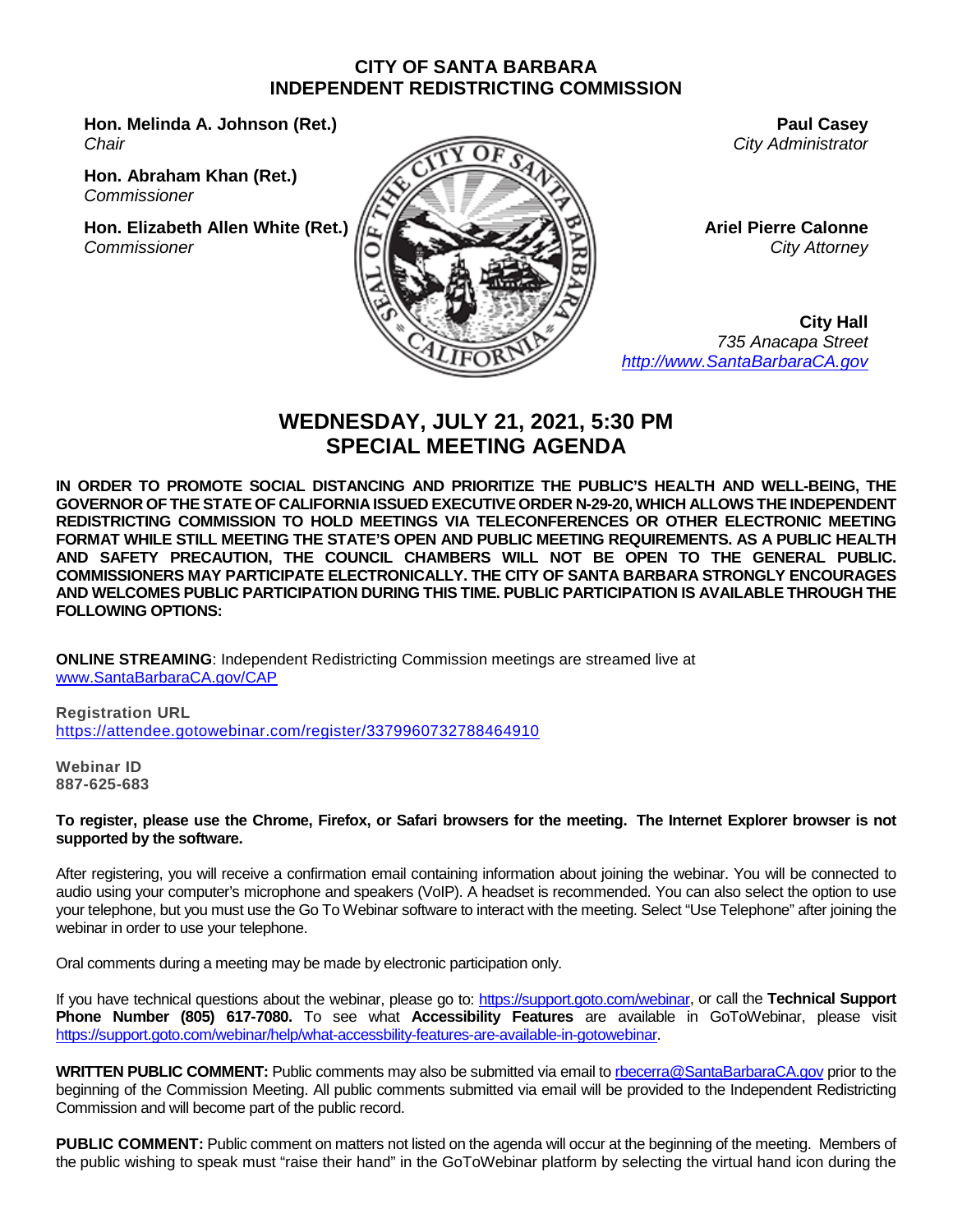presentation of that item. When persons are called on to speak, their microphone will be activated by City staff and the speaker will be notified that they can now unmute themselves in order to begin speaking. The speaker will then need to unmute themselves by selecting the 'mute/unmute' icon or pressing Ctrl+Alt+A on their keyboard.

For those who need accessibility accommodation in using the "raise hand" function and/or registering to participate in the GoToWebinar session, please contact the Clerk's office by 5:00 p.m. the day before the meeting for assistance. Additionally, a speaker may email [rbecerra@SantaBarbaraCA.gov](mailto:rbecerra@SantaBarbaraCA.gov) by 5:00 p.m. the day before a meeting, stating which item they wish to speak on. When persons are called on to speak, their microphone will be activated the speaker will be notified by City staff that they can now unmute themselves in order to begin speaking. The speaker will then need to unmute themselves by selecting the 'mute/unmute' icon or pressing Ctrl+Alt+A on their keyboard.

Each speaker will be given a total of 3 minutes to address the Commission. Pooling of time is not allowed during general public comment. The time allotted for general public comment at the beginning of the 5:00 p.m. session is 30 minutes. The Independent Redistricting Commission, upon majority vote, may decline to hear a speaker on the grounds that the subject matter is beyond the Commission's subject matter jurisdiction.

**PUBLIC COMMENT ON AGENDIZED ITEMS:** Members of the public wishing to speak on a matter on the agenda must "raise their hand" in the GoToWebinar platform by selecting the virtual hand icon during the presentation of that item. The "raise hand" icon is generally located on most devices in the upper right hand corner of the screen. For those who need accessibility accommodation in using the "raise hand" function, please contact the Clerk's office by 5:00 p.m. the day before the meeting for assistance. Additionally, a speaker may email [Clerk@SantaBarbaraCA.gov](mailto:Clerk@SantaBarbaraCA.gov) by 5:00 p.m. the day before a meeting, stating which item they wish to speak on. When persons are called on to speak, their microphone will be activated and they will be notified to begin speaking. Each speaker will be given a total of 3 minutes to address the Commission. Pooling of time is not permitted during meetings conducted electronically.

**REPORTS:** Copies of the reports relating to agenda items are available for review at [www.SantaBarbaraCA.Gov/Redistricting.](http://www.santabarbaraca.gov/Redistricting) In accordance with state law requirements, this agenda generally contains only a brief general description of each item of business to be transacted or discussed at the meeting. Should you wish more detailed information regarding any particular agenda item, you are encouraged to obtain a copy of the Independent Redistricting Commission Agenda Report ("IRCAR") online at the City's website [\(www.SantaBarbaraCA.Gov/Redistricting\)](http://www.santabarbaraca.gov/Redistricting). Materials related to an item on this agenda submitted to the Independent Redistricting Commission after distribution of the agenda packet are posted to the City's website as soon as reasonably feasible.

**SPANISH INTERPRETATION:** If you need interpretation of your communications to the Commission from Spanish into English, please contact the City Clerk's Office at 564-5309 or by email at [rbecerra@SantaBarbaraCA.gov.](mailto:rbecerra@SantaBarbaraCA.gov) If possible, notification of at least 48 hours will usually enable the City to make arrangements.

**INTERPRETACIÓN EN ESPAÑOL:** Si necesita una interpretación del español al inglés, para sus comunicaciones al Consejo, comuníquese con la Oficina del Secretario Municipal al 564-5309, o por correo electrónico a [rbecerra@SantaBarbaraCA.gov.](mailto:rbecerra@SantaBarbaraCA.gov) Si es posible, la notificación de al menos 48 horas generalmente permitirá a la Ciudad hacer los arreglos.

**AMERICANS WITH DISABILITIES ACT:** If you need auxiliary aids or services or staff assistance to attend or participate in this meeting, please contact the City Administrator's Office at 564-5305 or by email at [rbecerra@SantaBarbaraCA.gov.](mailto:rbecerra@SantaBarbaraCA.gov) If possible, notification at least 48 hours prior to the meeting will usually enable the City to make reasonable arrangements. Specialized services, such as sign language interpretation or documents in Braille, may require additional lead time to arrange.

#### **Continued on the next page**